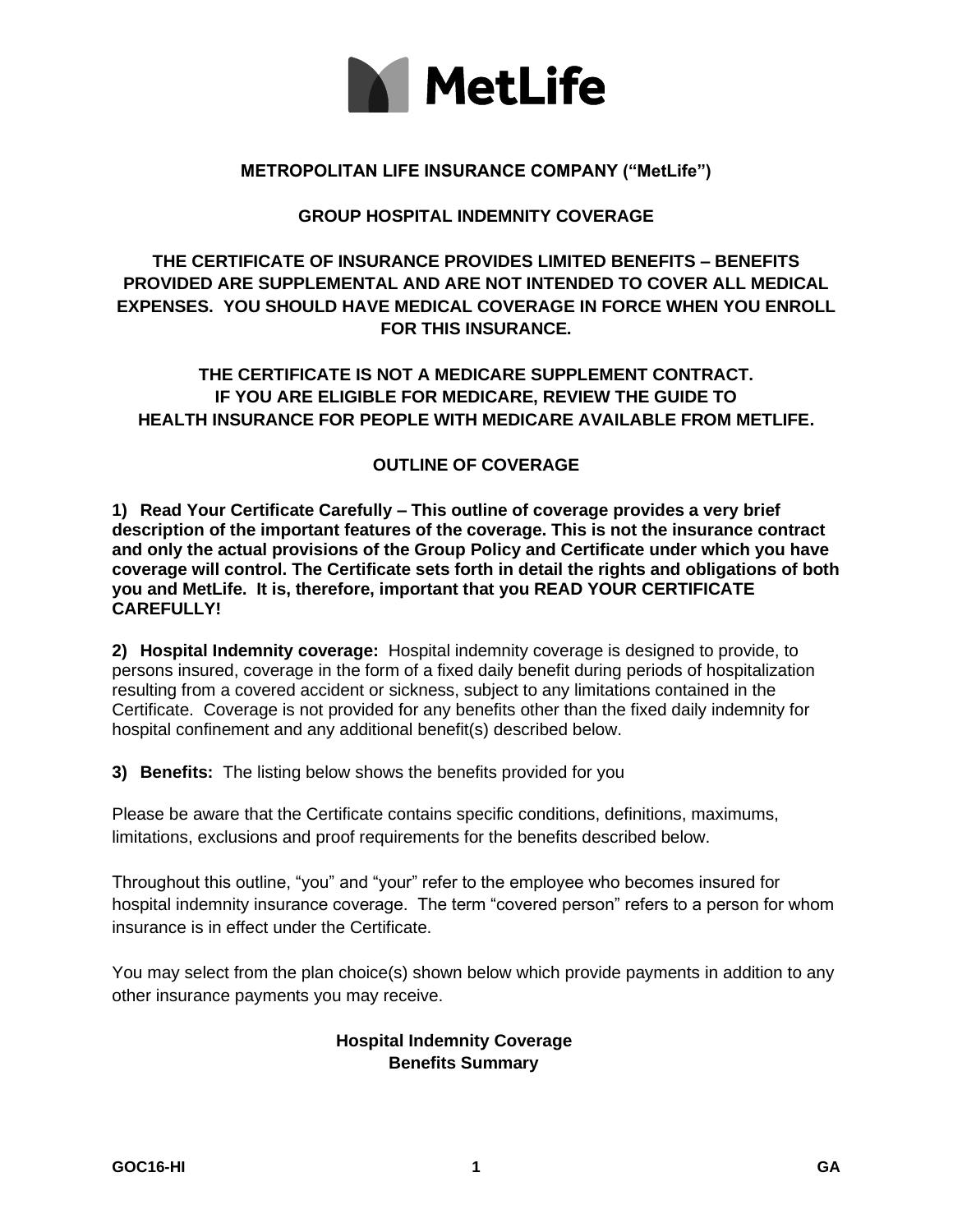| <b>Hospital Benefits</b>                                                                                                       | <b>Low Plan Benefits</b>       | <b>High Plan Benefits</b>       |
|--------------------------------------------------------------------------------------------------------------------------------|--------------------------------|---------------------------------|
| Admission Benefit (paid up to 4<br>time(s) per calendar year)                                                                  | \$500 for the day of admission | \$1000 for the day of admission |
| ICU Supplemental Admission Benefit<br>(paid concurrently with Admission<br>Benefit)                                            | \$500 for the day of admission | \$1000 for the day of admission |
| Confinement Benefit (paid for up to<br>15 days per calendar year)                                                              | \$100 per day                  | \$200 per day                   |
| <b>Confinement Benefit for Newborn</b><br>Nursery Care (paid for up to 2 days<br>per newborn baby)                             | \$25 per day                   | \$50 per day                    |
| ICU Supplemental Confinement<br>Benefit (paid concurrently with<br>Confinement Benefit for up to 15<br>days per calendar year) | \$100 per day                  | \$200 per day                   |
| <b>Additional Care Benefits</b>                                                                                                | <b>Low Plan Benefits</b>       | <b>High Plan Benefits</b>       |
| <b>Ambulance Benefit</b><br><b>Ground Ambulance Benefit</b>                                                                    | \$25 per day                   | \$50 per day                    |
| <b>Emergency Care Benefit</b><br><b>Emergency Room</b><br><b>Outpatient Therapy Benefit</b>                                    | \$50 per day<br>\$25 per day   | \$100 per day<br>\$50 per day   |

# **4) Exclusions and Limitations**

## **Exclusions:**

The Certificate only provides benefits for sickness or injury. Sickness includes:

- complications of pregnancy;
- routine childbirth.

Sickness does not include:

• routine pregnancy;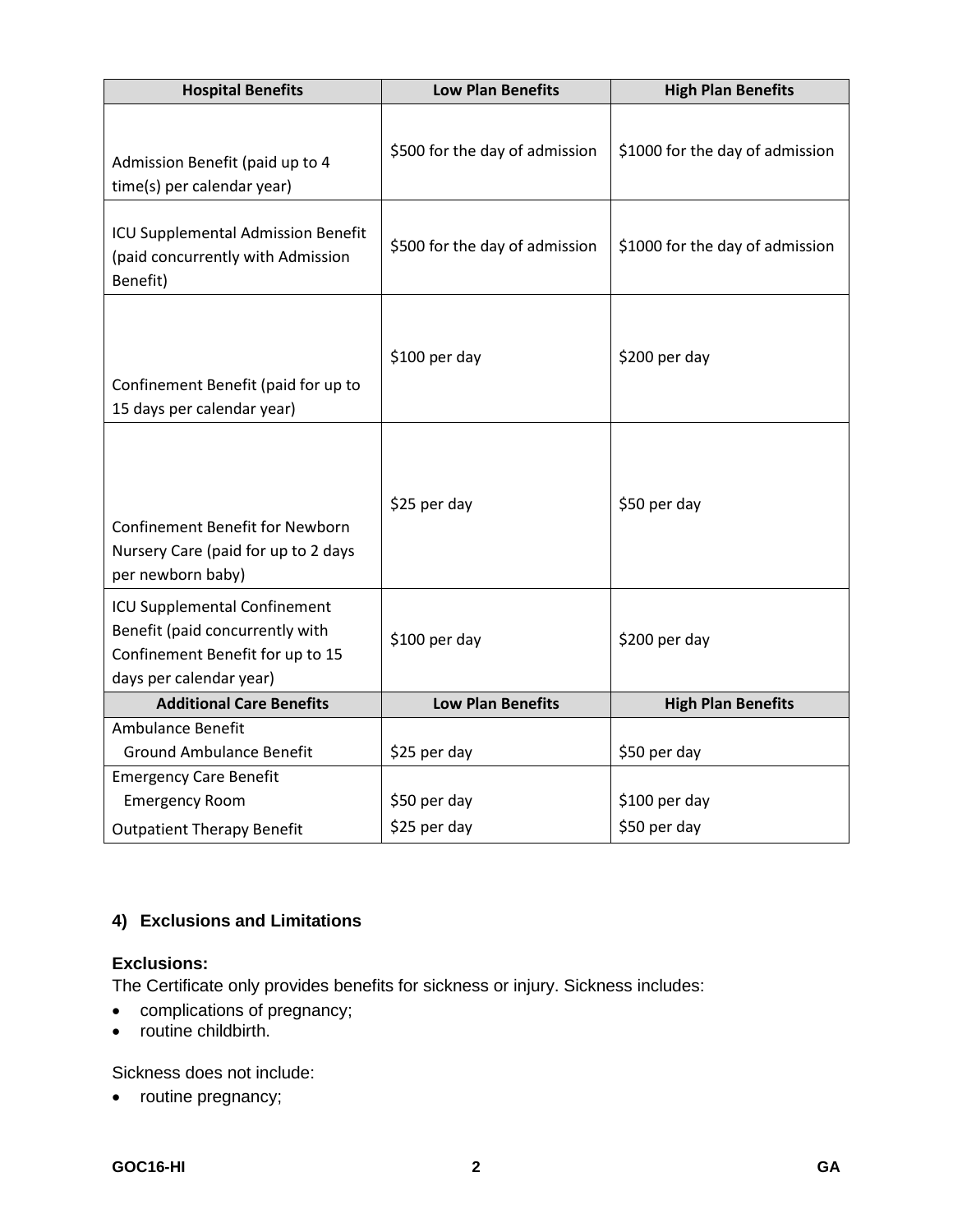• well-baby

The Certificate does not provide benefits for any loss due to an accident or sickness for a covered person caused or contributed to by:

- the covered person's voluntary use, by any means, of:
	- any drug, medication or sedative, unless it is:
		- taken or used as prescribed by a physician; or
		- an "over the counter" drug, medication or sedative taken as directed;
	- alcohol in combination with any drug, medication, or sedative;
	- poison, gas, or fumes;
- the covered person's suicide or attempted suicide (while sane or insane);
- the covered person's intentionally self-inflicted injury;
- war, whether declared or undeclared; or act of war;
- the covered person's active participation in an insurrection, rebellion, riot, or terrorist act;
- the covered person's engagement in any activity that constitutes a felony under the laws of the jurisdiction in which the activity occurred;
- dental procedures or surgery except as the result of an accident causing injury to a sound natural tooth;
- cosmetic surgery, except when such surgery is performed to:
	- treat in injury or sickness
	- correct a disorder of normal bodily function or structure that was caused by an injury or sickness for which coverage is not otherwise excluded under this Certificate; or
	- reconstruct a part of the body which was disfigured or removed as a result of an injury or sickness for which coverage is not otherwise excluded under this Certificate;
- the covered person's mental illness, or the diagnosis or treatment of such mental illness, except for the covered person's use of:
	- any drug, medication or sedative that is taken or used as prescribed by a physician; or
	- an "over the counter" drug, medication or sedative taken as directed;
- activities required by the covered person's service in the armed forces or any auxiliary unit of the armed forces of any country or international authority.

In addition, the Certificate does not provide benefits for:

- a covered person while incarcerated in any type of penal or detention facility;
- any of the following services or treatment received outside of the United States, Canada or Mexico:
	- any medical or healthcare treatment, services or transportation; or
	- any inpatient admission or stay in any medical or health care facility.

Additional Exclusions that Apply to Loss Due to Sickness:

The Certificate does not provide benefits for:

- a dependent child's routine childbirth and any well baby provided to the dependent child's newborn child;
- the covered person's alcoholism, drug addiction, chemical dependency or complications thereof.

Additional Exclusions that Apply to Loss Due to Accident:

The Certificate does not provide benefits for any loss due to an accident for a covered person caused or contributed to by:

• the covered person's operation, while intoxicated, of a motor vehicle involved in the incident. For purposes of this exclusion: